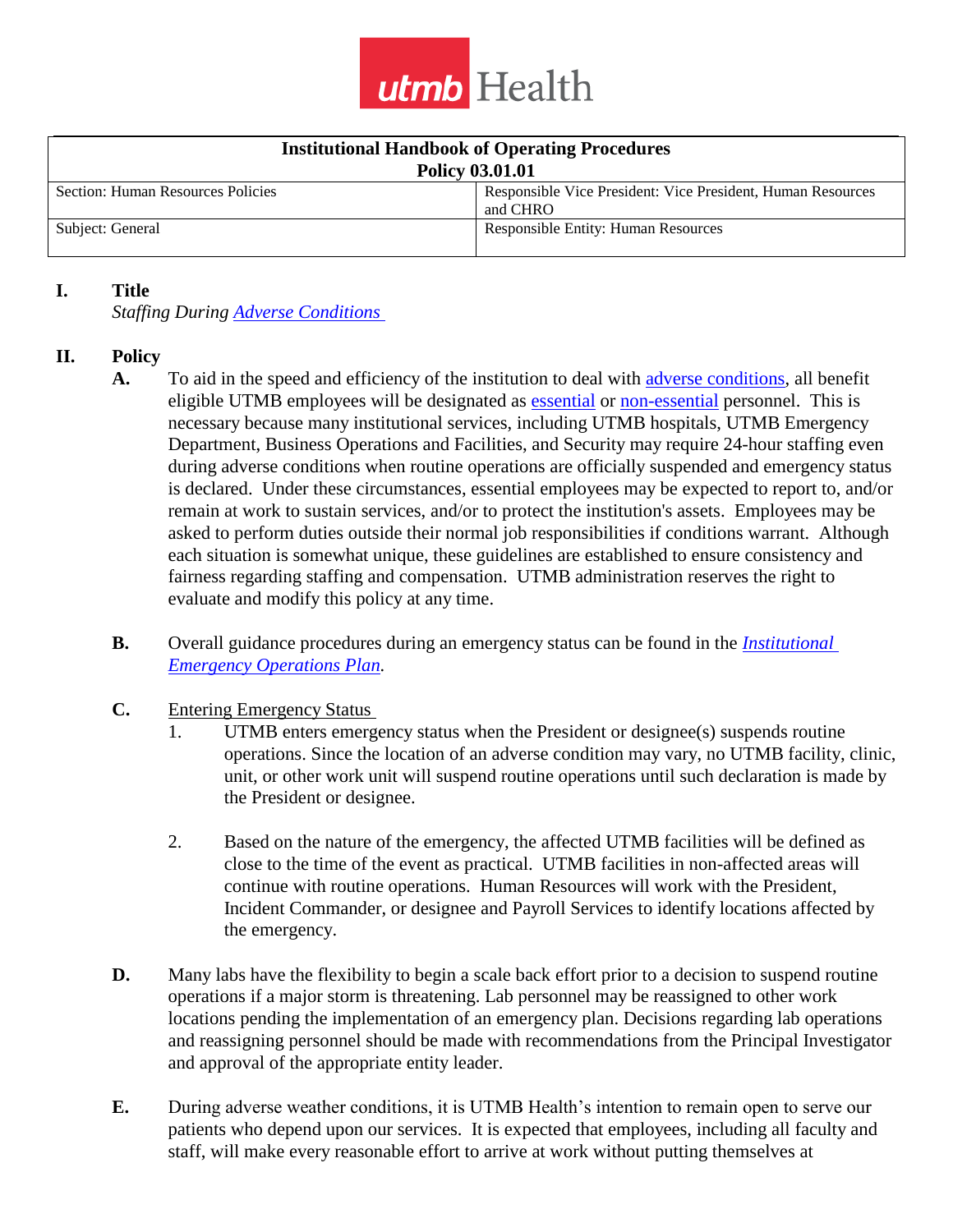unreasonable risk. Adverse travel conditions may arise with or without notice. Employees should use good judgment to safely arrive for their designated shifts. Employees should coordinate personal schedules to anticipate traffic delays due to road closures and/or hazardous driving conditions.

- **F.** When adverse travel conditions exist or may be anticipated, employees who are already at work must remain until they are relieved. When relieved from duty, employees should use good judgment to travel safely to their next destination.
- **G.** If it is determined that the employee or supervisor failed to comply with this policy, the employee or supervisor may be subjected to disciplinary action, up to and including termination in accordance with the provisions of the IHOP Policy 03.01.09, *[Discipline, Dismissal and Appeal](http://intranet.utmb.edu/Policies_And_Procedures/Search_Results/PNP_051873)  [for Classified Employees](http://intranet.utmb.edu/Policies_And_Procedures/Search_Results/PNP_051873)*.

### **III. Emergency Classifications**

- **A.** UTMB is not a shelter for employees or their dependents during an adverse condition. Employees released from work are encouraged to follow instructions as issued by their local jurisdiction.
- **B.** If routine operations continue (i.e., emergency status is not declared) during an adverse condition, all employees are expected to report to and/or remain at work as scheduled or as instructed by their supervisor.

### **IV. Assignment of Emergency Classifications**

- **A.** At the time of hire, each new employee will be informed of his or her classification as either [essential](#page-4-1) or [non-essential,](#page-4-2) and the supervisor will discuss the responsibilities of an essential employee and the employee's ability to fulfill those responsibilities. The supervisor must inform the employee of the employee's role in an emergency and to whom the employee should report in an emergency. If an essential employee is unable to fulfill the necessary responsibilities for any reason, the supervisor will determine whether the emergency classification may be changed based on departmental needs.
- **B.** If necessary to support business operations prior to, during, or after an emergency situation, department leadership, the President, Incident Commander, or designee may change the essential or non-essential personnel designation previously made by department leadership.
- **C.** Supervisors will review emergency classifications annually with each employee and document the employees' understanding of their responsibilities in the event of an adverse condition. The supervisor must inform the employee of any changes in the employee's emergency role, or to whom the employee reports in an emergency. Employees are expected to notify their supervisors immediately if situations arise that would prohibit them from being able to fulfill their responsibilities as an essential employee. **This notification is expected to be prior to the declaration of emergency status**.

### **V. Time Reporting & Compensation**

**A.** During an adverse condition, time worked must be recorded electronically in KRONOS as long as the system is accessible either via telephone or manual input by timekeeper. If electronic time systems are no longer accessible, it is the responsibility of on-site managers to administer paper time documentation to be turned in to Payroll Services at the conclusion of the adverse condition.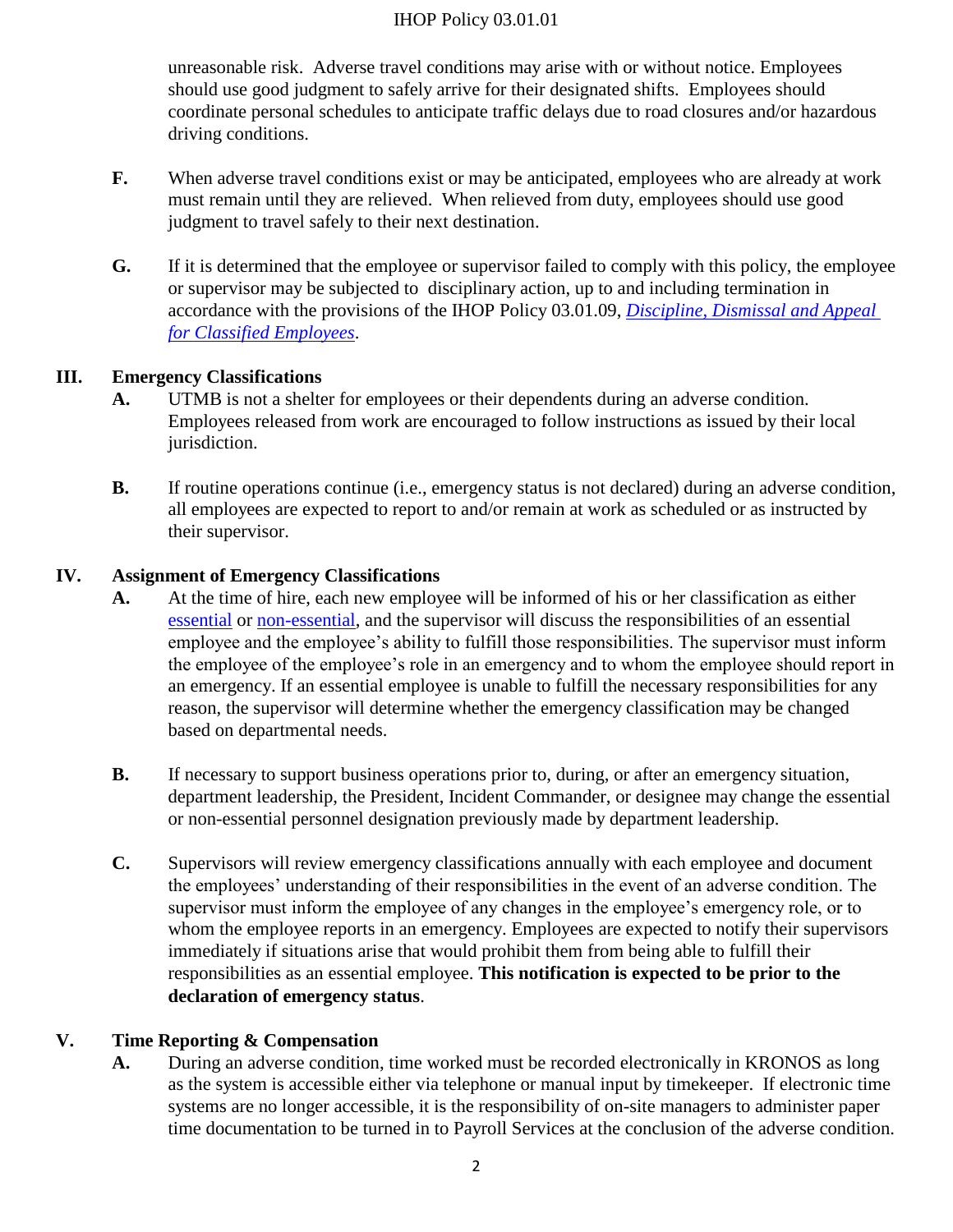However, it remains the employee's responsibility to track and document his or her own time in the event the system is not working. In cases where electronic time systems are no longer accessible and the Incident Command is activated, paper time sheets (eg HICS Form 252 or equivalent) will be delivered to the Time Unit Leader within the Finance Administration Section of the Incident Command daily or as directed by the Finance / Administration Section Chief.

- **B.** If emergency status **has not been declared**, time for an employee who reports late, does not report, or leaves for any reason will be charged against their earned accruals or leave without pay. Employees on previously requested leave who are unable to return to work when the emergency status is declared shall remain on the leave status previously requested for the duration of the leave request period. If unable to return to work after the previously scheduled time off due to the worksite being closed, emergency leave will be granted up to forty hours scheduled work time.
- **C.** Essential non-exempt employees who are required to remain at work after emergency status is declared will be paid for all time that the employee is required to remain on site, including any applicable overtime.
- **D.** Exempt employees who are required to remain at a designated work site during an emergency will be paid their regular salary. If exempt employees are required to spend the night on site they will receive their regular salary and may receive a lump sum additional duty payment. The actual amount of the lump sum payment will be determined based on the nature and duration of the emergency event.
- **E.** Non-essential employees released when emergency status is declared will be given paid emergency leave for up to forty hours scheduled work time. If for any reason the employee remains unable to return to work after forty hours of emergency leave, the remaining time off work will be charged against their applicable accruals or leave without pay. The 40 hour emergency leave maximum applies to each time an emergency event is declared.
- **F.** When appropriate, managers may reassign non-exempt employees to work from home or an alternate location. Employees working from home or alternate locations must have the prior approval of their supervisor, and the work must be necessary to further the mission of UTMB. Non-exempt employees working from home or an alternative work location must comply with the time reporting requirements in Section V.
- **G.** Non-exempt employees working from home or alternative worksites without approval from their supervisor will be paid for time worked but may be subject to disciplinary action.

# **VI. Leaving Work**

**A.** Following official notice that routine operations have been suspended, supervisors will release [non-essential](#page-4-2) and [essential](#page-4-1) employees not needed at that time. Supervisors will inform those employees about expected responsibilities related to their return to UTMB after the emergency situation ends. No employee is to leave without notifying their immediate supervisor. Department directors are responsible for ensuring adequate and appropriate coverage for their area and for having a communication plan to reach staff both on and off-site as needed. During adverse conditions, before emergency status has been declared and if work schedules permit, non-essential employees may be allowed to use applicable leave accruals at the discretion of the supervisor. **A supervisor may not grant emergency leave to any employee prior to the**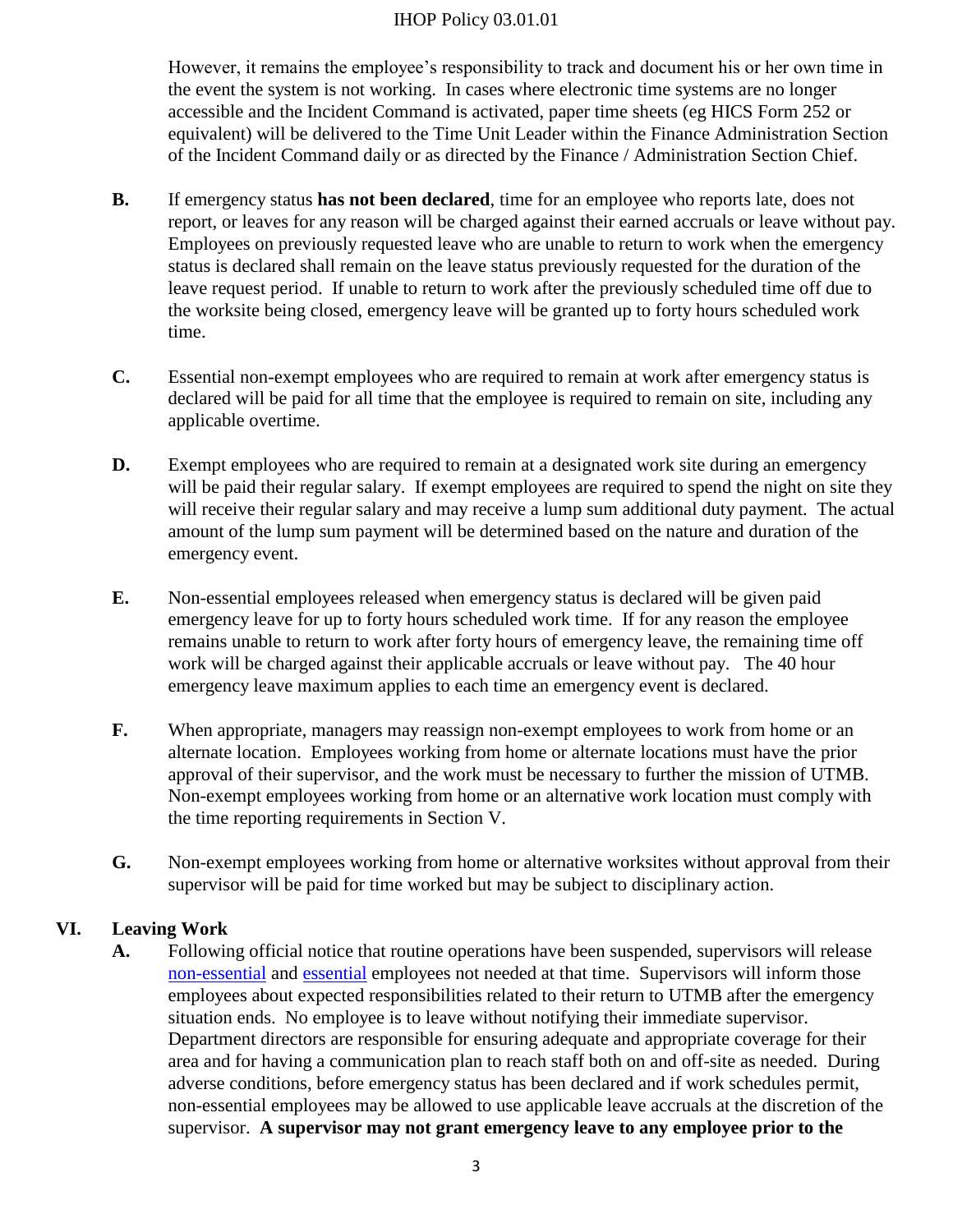**official release communicated by the President or designee.** Upon official release of personnel following suspension of routine operations, such employees will be given emergency leave for the remainder of their scheduled work hours that shift.

**B. Emergency leave is granted only if the worksite itself is designated as being in "emergency status**" **and non-essential employees have been released.** If the worksite is not considered to be under "emergency status" and employees are unable to report to work due to such things as road conditions or other factors, personal leave time will be charged to applicable accruals or leave without pay. This leave will **not** be considered to be unscheduled.

### **VII. Monitoring Emergency Status**

- **A.** When adverse conditions occur, UTMB Marketing and Communications, with monitoring assistance from the Campus Police, and working on behalf of the President or his/her designee, will provide regular condition updates via the university's telephone, web, and/or email systems, depending on functionality at any given time during the emergency.
- **B.** The Alert Line may be reached by calling (409) 77-ALERT [772-5378] or toll free (888) 772- 5449. Alert information is also posted on the [UTMB Alert Page](http://intranet.utmb.edu/alert/) and on the [university homepage.](http://..www.utmb.edu/) When routine operations have been suspended (i.e., emergency status is declared) by the President or designee(s), Marketing and Communications will issue a notice of staffing status via the Alert Line, the Alert Page, the university homepage, emergency broadcast e-mail, and/or other functioning communications vehicles as appropriate. These should be employees' primary sources of information specifically regarding UTMB's emergency status. Marketing and Communications will issue timely notice of staffing status to area news media and appropriate internal communication vehicles.
- **C.** Department heads/chairs will instruct their employees to monitor the Alert Line, web site, broadcast e-mail, or other UTMB communication vehicles to follow the status of the institution during adverse conditions. On an annual basis, Marketing and Communications will inform employees via appropriate internal communication vehicles about resources for UTMB-specific information about adverse conditions. This information also will be conveyed to new employees during orientation.
- **D.** Employees not at work are responsible for monitoring the above information sources and for returning to work at the time instructed by official UTMB sources, including their individual supervisors. Employees unable to return to work at the time instructed are responsible for contacting their supervisors immediately regarding their status and expected time of return. Employees not returning at the time instructed will have their absence charged to appropriate leave accruals or leave without pay. Supervisors may not grant additional emergency leave without the approval of their entity leader and the President.

### **VIII. Returning to Work**

- **A.** The President or designee(s) will determine when routine operations are to resume.
- **B.** When routine operations resume, non-essential employees must report to work on their regularly scheduled shifts. Departments unable to resume routine operations at designated time must notify their entity leader and the President or Incident Commander immediately. Supervisors are responsible for accounting for the status of all departmental employees and communicating that status to Human Resources.